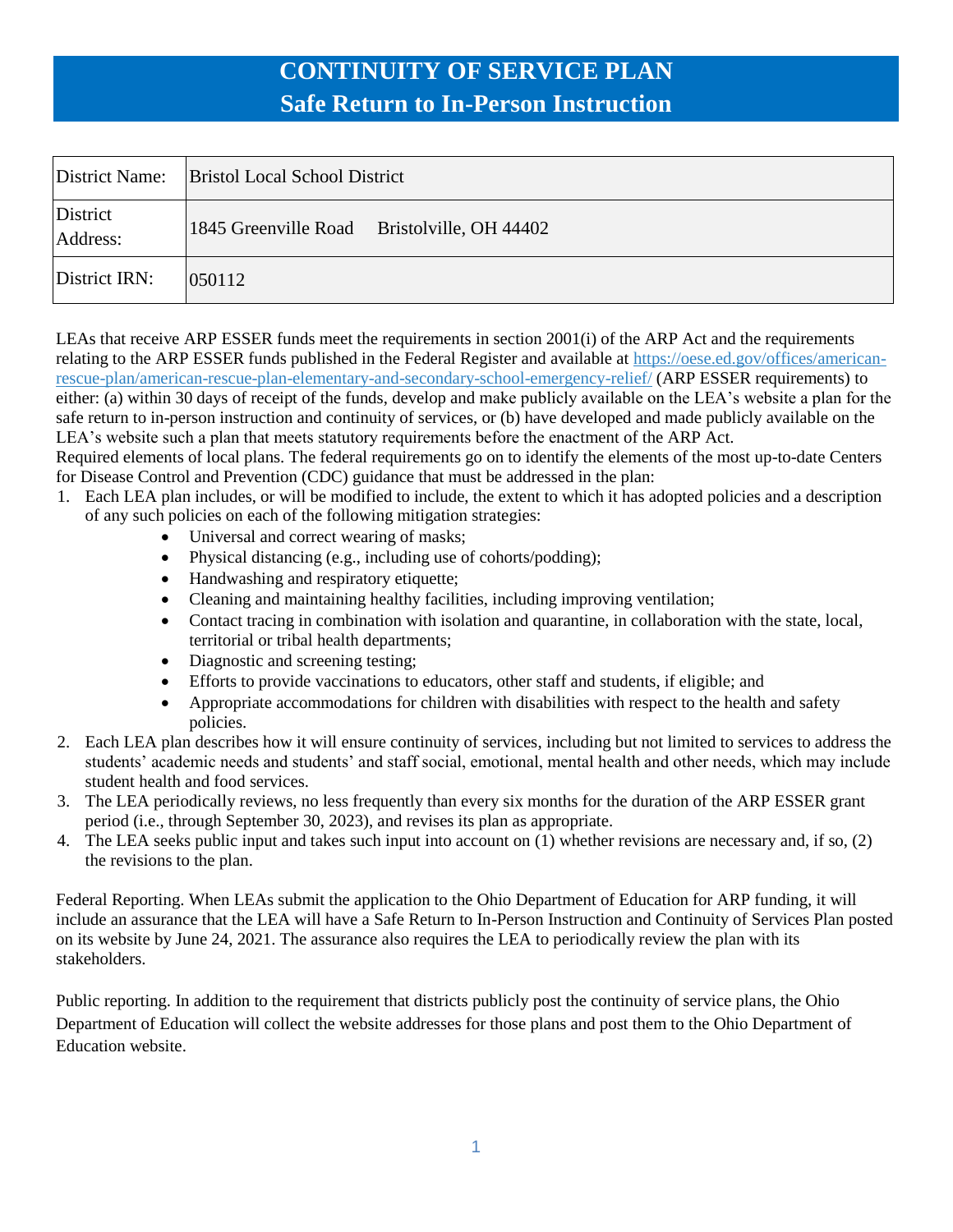#### Table of Contents

| Universal correct wearing of masks                                                             |    |
|------------------------------------------------------------------------------------------------|----|
| Physical distancing                                                                            | 3  |
| Handwashing and respiratory etiquette                                                          | 3  |
| Cleaning and Maintaining Healthy Facilities, including improving ventilation                   |    |
| Contact Tracing, in Combination with Isolation and Quarantine,                                 | 4  |
| in Collaboration with State, Local, Territorial or Tribal Health Dept.                         |    |
| Diagnostic Testing and Screening                                                               | 4  |
| <b>Efforts to Vaccinate Educators</b>                                                          | 4  |
| Food Service                                                                                   | 4  |
| Plan Availability                                                                              | 5  |
| <b>Student SEL</b>                                                                             | 5  |
| Accommodations for children with disabilities with respect to the health $\&$ safety policies. | 6  |
| <b>Instructional Needs</b><br>➤                                                                | 6  |
| Determining competency, granting credit & promoting students to higher grade<br>➤              | 8  |
| Attendance and participation<br>➤                                                              | 9  |
| Progress monitoring<br>➤                                                                       | 11 |
| Equitable access<br>➤                                                                          | 12 |
| Professional learning<br>➤                                                                     | 13 |
| Attachment: Modified Isolation & Quarantine for All of Ohio                                    | 14 |

Review Dates:

12/8/21 : December 2021

5/11/22 : June 2022:

\_\_\_\_\_\_\_: December 2022

\_\_\_\_\_\_\_: June 2023

NOTE: *To best protect the health of our students, employees, and visitors and to abide by requirements from recommendations from the Ohio Department of Health and the Trumbull County Combined Health District, Bristol Local School District may need to amend practices outlined in this plan.*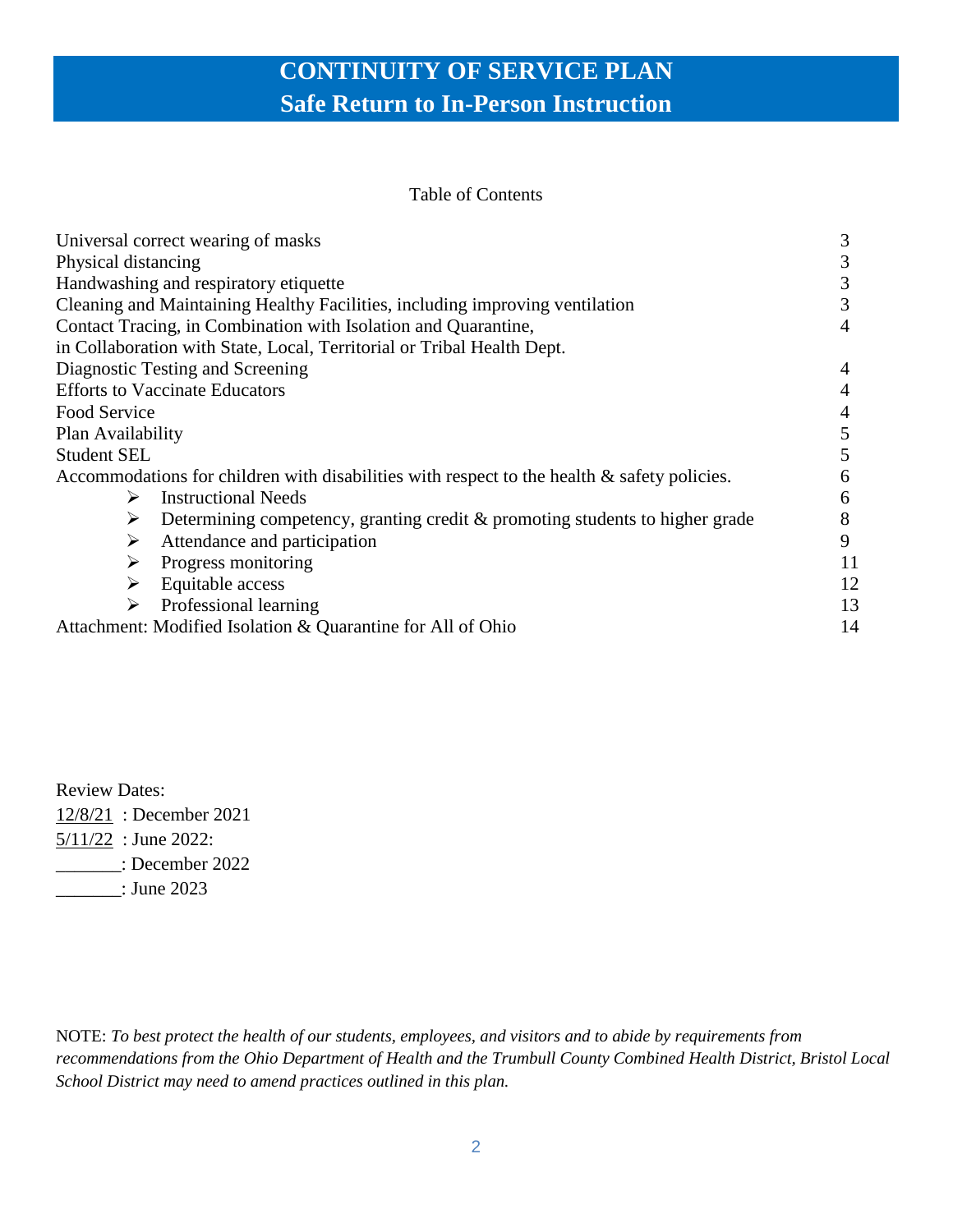| <b>Universal Correct Wearing of Masks</b> |                                                                                                                                                                                                                                                                                                                                                |
|-------------------------------------------|------------------------------------------------------------------------------------------------------------------------------------------------------------------------------------------------------------------------------------------------------------------------------------------------------------------------------------------------|
| $2021 - 2023$                             | Masks will be optional unless it is determined that our communities or schools have<br>a high incidence rate. Then masks will be required of staff, students, and visitors.<br>Masks must cover the nose, mouth, and the school donning/doffing procedure from<br>the coronavirus.ohio.gov website. Don-Doff-Mask-Procedure-for-School (1).pdf |

| <b>Physical Distancing</b> |                                                                                                                                                                                                                                                                |
|----------------------------|----------------------------------------------------------------------------------------------------------------------------------------------------------------------------------------------------------------------------------------------------------------|
| $2021 - 2023$              | Staff, students, and visitors are encouraged to maintain social distancing only to the<br>extent possible. This is due to spacing limitations for instruction, food services, and<br>transportation. Seating charts will be maintained for those environments. |

| <b>Handwashing and Respiratory Etiquette</b> |                                                                                                      |
|----------------------------------------------|------------------------------------------------------------------------------------------------------|
|                                              | Hand sanitizing stations, PPE (Masks and disinfectant spray) supplies are available.<br>$\checkmark$ |
| $2021 - 2023$                                | Automatic watering stations are available.<br>$\checkmark$                                           |
|                                              | Signage is displayed throughout the facility concerning respiratory etiquette.<br>✓                  |

| <b>Cleaning and Maintaining Healthy Facilities,</b><br>including improving ventilation |                                                                                                                                                                                                                                   |
|----------------------------------------------------------------------------------------|-----------------------------------------------------------------------------------------------------------------------------------------------------------------------------------------------------------------------------------|
| $2021 - 2023$                                                                          | <b>CLEANING</b><br>$\checkmark$ The custodial staff utilizes proper cleaning and disinfecting protocols.<br>Approved COVID-19 cleaning and disinfecting products are regularly utilized.<br>$\checkmark$                          |
|                                                                                        | <b>VENTILATION</b><br>Our maintenance supervisor will ensure that all heating and HVAC equipment is<br>$\checkmark$<br>operating correctly through routine maintenance and filter changes, including fresh<br>outside air return. |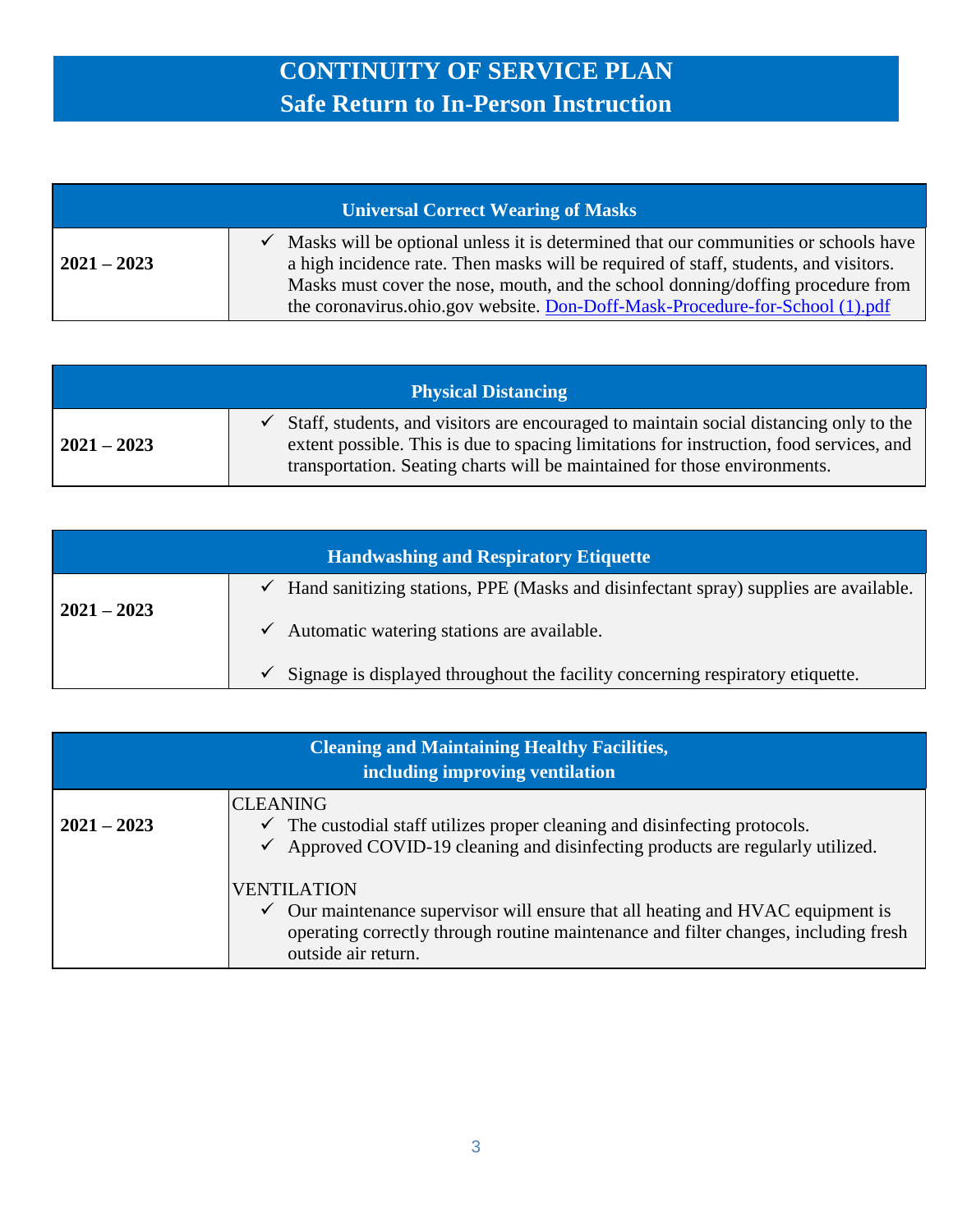| Contact Tracing, in Combination with Isolation and Quarantine, in Collaboration with State, Local,<br><b>Territorial or Tribal Health Dept.</b> |                                                                                                                                                                                                                                                                                                                                                           |
|-------------------------------------------------------------------------------------------------------------------------------------------------|-----------------------------------------------------------------------------------------------------------------------------------------------------------------------------------------------------------------------------------------------------------------------------------------------------------------------------------------------------------|
| $2021 - 2023$                                                                                                                                   | Modified Isolation & Quarantine for All of Ohio.<br>$\checkmark$<br>(Attachment)<br>$\checkmark$ COVID-19 positive individuals shall notify their administrator or supervisors<br>immediately.<br>• What counts as close contact?<br>Were within six (6) feet of someone who is COVID-19 positive as<br>$\circ$<br>verified by a proctored COVID-19 test. |

| <b>Diagnostic Testing and Screening</b> |                                                                                                                                                                                                                                                                                                                                                                             |  |
|-----------------------------------------|-----------------------------------------------------------------------------------------------------------------------------------------------------------------------------------------------------------------------------------------------------------------------------------------------------------------------------------------------------------------------------|--|
| $2021 - 2023$                           | Employees suspected of COVID -19 exposure shall be referred to utilize an off-site<br>testing provider.<br>The district has a limited number of BinaxNOW home tests to distribute as needed<br>for our school community.<br>$\checkmark$ Modified Isolation & Quarantine for All of Ohio will be followed. (Attachment)<br>Mask to Stay/Test to Play will also be followed. |  |

| <b>Efforts to Vaccinate Educators</b> |                                                                                                                                                                                                    |
|---------------------------------------|----------------------------------------------------------------------------------------------------------------------------------------------------------------------------------------------------|
| $2021 - 2023$                         | $\checkmark$ In collaboration with the Trumbull County Combined Health District and Akron<br>Children's Hospital, all employees had access to onsite vaccination clinics<br>(February/March 2021.) |
|                                       | Bristol Local School District encourages unvaccinated staff members to seek a<br>$\checkmark$<br>vaccine by attending a Trumbull County Combined Health District Vaccine Clinic.                   |

| <b>Food Service</b> |                                                                                                                                                                 |
|---------------------|-----------------------------------------------------------------------------------------------------------------------------------------------------------------|
| $2021 - 2023$       | We offer breakfast and lunch for elementary and high school students. Cleaning and  <br>$\checkmark$<br>disinfecting protocols will be followed and maintained. |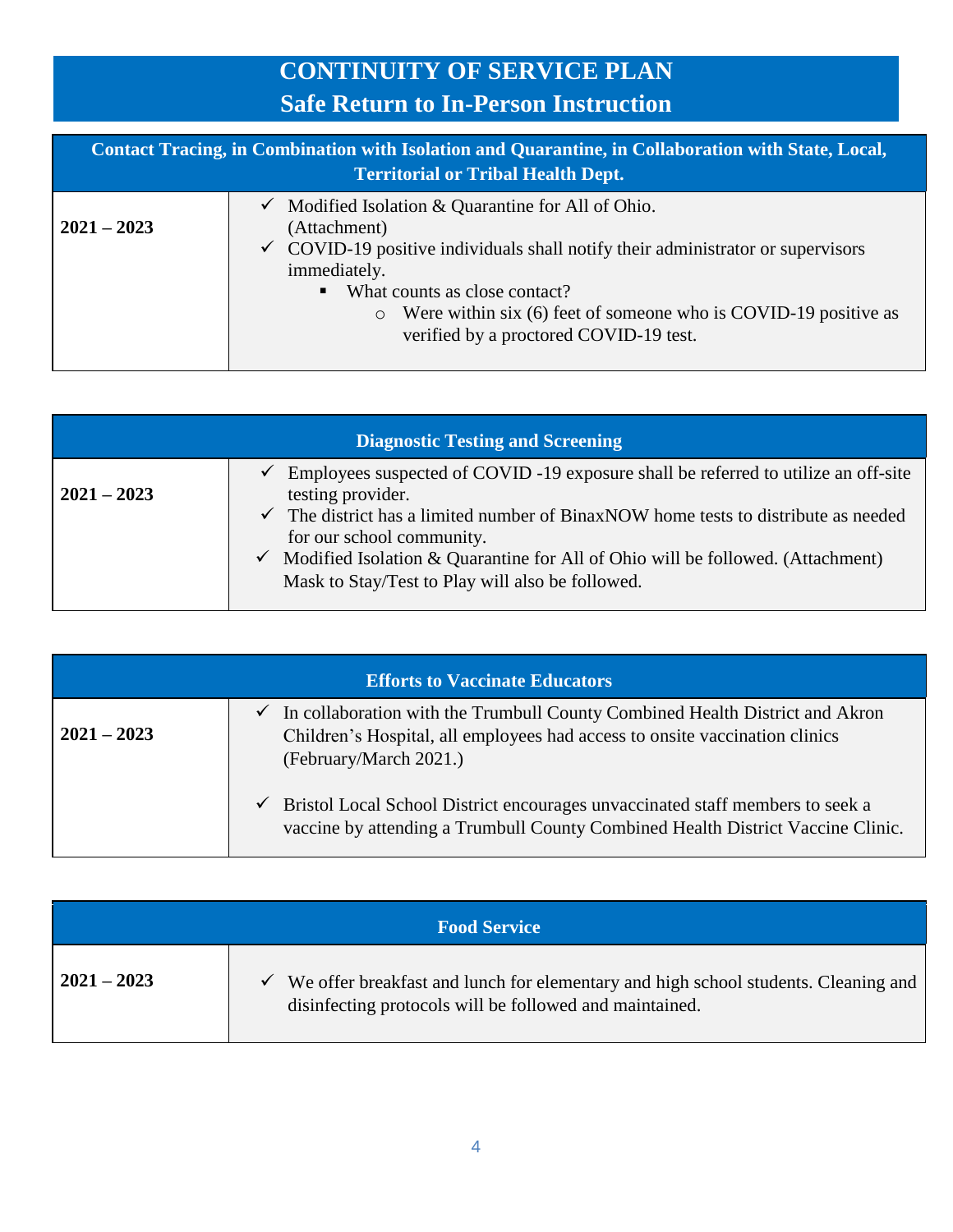| <b>Plan Availability</b> |                                                                                                                                                                                                             |
|--------------------------|-------------------------------------------------------------------------------------------------------------------------------------------------------------------------------------------------------------|
| $2021 - 2023$            | The plan is posted on the Bristol website homepage: bristol.k12.oh.us<br>✓                                                                                                                                  |
|                          | The plan may be orally translated for parents by contacting the Bristol<br>Superintendent at (330) 889-3882.                                                                                                |
|                          | Upon request, a parent who is an individual with a disability as defined by the ADA<br>may be provided with the plan in an alternative format by contacting the Bristol<br>Superintendent at (330)889-3882. |

| <b>Student SEL</b> |                                                                                                                                                                        |
|--------------------|------------------------------------------------------------------------------------------------------------------------------------------------------------------------|
| $2021 - 2023$      | The Bristol Local School District utilizes various intervention programs, including<br>✓<br>RTI/MTSS and the PBIS framework, to support students.                      |
|                    | Teachers shall monitor student attendance and behaviors<br>$\checkmark$                                                                                                |
|                    | The Principals, School Counselor, and Trumbull Student Assistance Consortium<br>✓<br>Family, shall be consulted to support staff-student in need of additional support |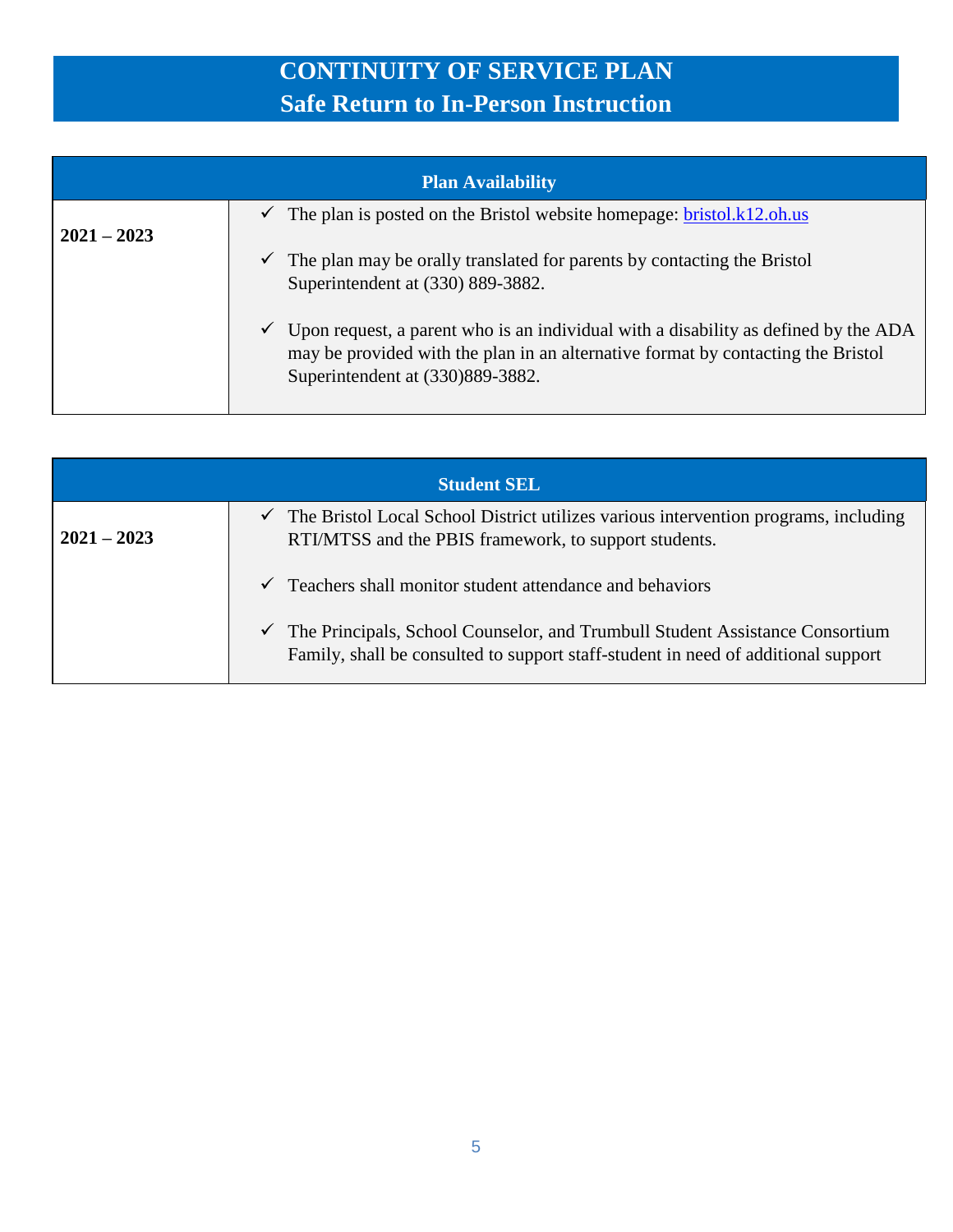| Accommodations for Children with Disabilities with Respect to the Health & Safety Policies.<br><b>Instructional needs</b> |                                                                                                                                                                                                                                                                                                                                                                                                         |
|---------------------------------------------------------------------------------------------------------------------------|---------------------------------------------------------------------------------------------------------------------------------------------------------------------------------------------------------------------------------------------------------------------------------------------------------------------------------------------------------------------------------------------------------|
| <b>Resource Link(s):</b>                                                                                                  | <b>Remote - Blended Instructional Delivery Resources</b><br><b>Exceptional and At-Risk Youth</b>                                                                                                                                                                                                                                                                                                        |
| Determining<br><b>Instructional Needs</b>                                                                                 | How will <b>instructional needs</b> be <b>determined</b> ?<br>Possible/Optional item(s) to consider:<br><b>Instructional Sequencing</b><br>Aligned Instruction to Learning Standards<br>Gap Analysis for ELA, Math, Science, and Social Studies<br>Created a plan for IEP and students with disabilities<br>Created a plan for students identified as gifted served with a Written Education Plan (WEP) |

**Address Determining Instructional Needs Here**: Bristol Local School District is committed to making sure that students continue to experience the care and commitment of our staff and the routine of daily learning while we are experiencing school closure. We must acknowledge that our approach to remote learning cannot replicate the educational process that happens when school is in regular session (the invaluable social interactions, in-person feedback, camaraderie with teachers and peers, community and extracurricular events, and so on). However, we do contend that quality learning can occur remotely.

In response to the COVID-19 pandemic, Bristol through the Trumbull County Educational Service Center (TCESC) has developed a remote learning plan to enable students to continue to learn every day while schools are closed. This plan supports the Ohio Department of Education's Remote Learning Resource Guide. The program is founded on the four core principles for remote learning.: **(1) High-Quality Remote Learning; (2) Responding to Equity; (3) Leveraging Partnerships; (4) Maintaining Quality Schools**

Bristol Local SD continues to support instruction by engaging students in remote learning. Our goal is to support our students by providing meaningful academic opportunities while protecting the health and safety of students and their families. This remote learning plan will help us deploy remote learning so that all students will benefit from high quality instruction. This will be done in conjunction with the TCESC. We will support the whole child by providing flexible learning options and making adjustments based on student needs. A continuum of learning opportunities for students to access remote learning is demonstrated by providing online platforms for teacher-student interaction, digital lessons for students to work at home, non-digital lessons, instructional learning packets, teletherapy and consistent communication with students/families in innovative ways.

Our board of education, superintendent, principals and community partners are committed to providing the necessary resources to support our staff and students through this pandemic.

|                            | How will <b>instructional needs</b> be <b>documented</b> ?                                   |
|----------------------------|----------------------------------------------------------------------------------------------|
| Documenting                | Possible/Optional item(s) to consider:                                                       |
| <b>Instructional Needs</b> | Clear instructional plans have been created                                                  |
|                            | Clear instructional plans have been communicated with staff, parents, and other stakeholders |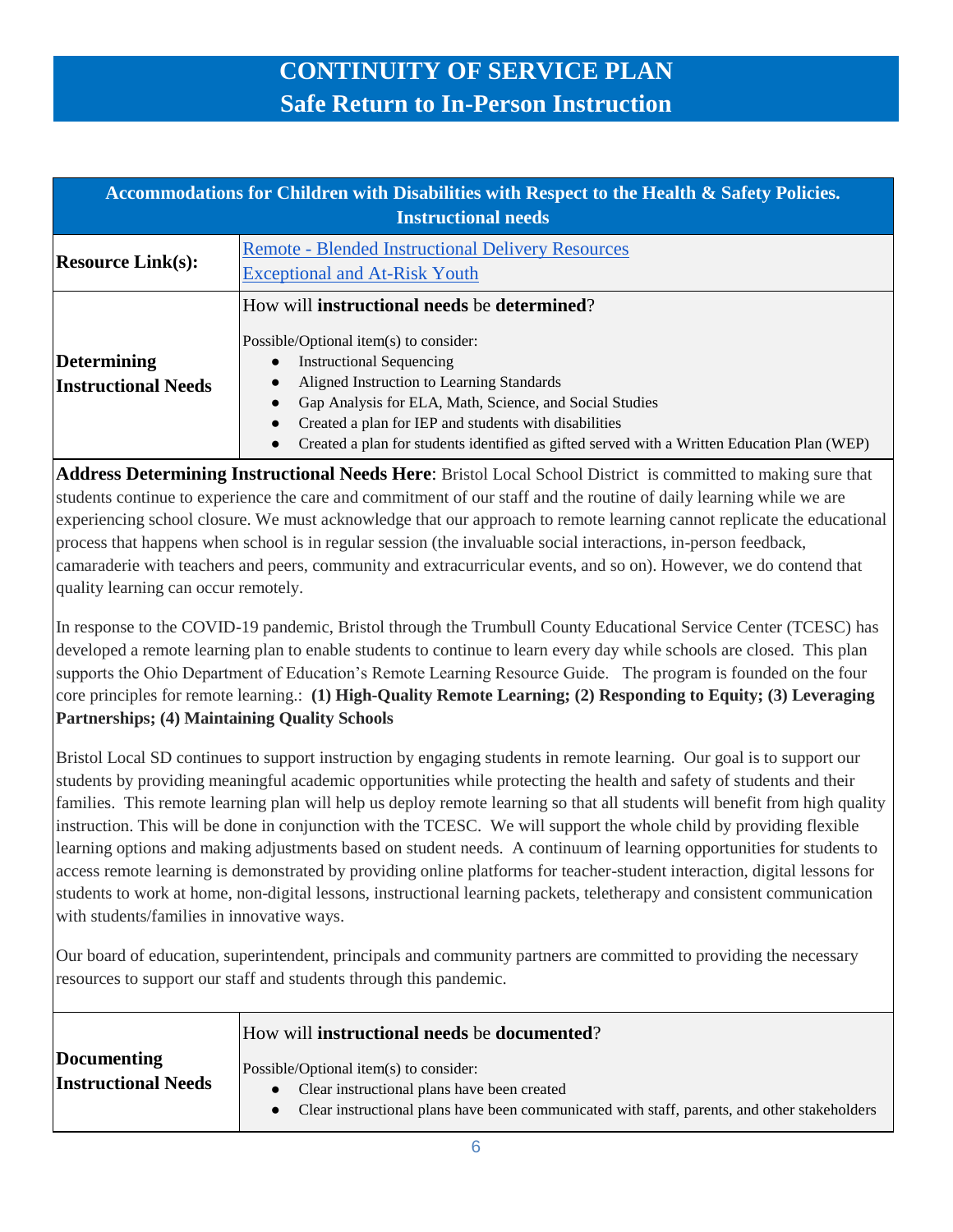#### **Address Documenting Instructional Needs Here:**

- *Teacher-Led Digital & Nondigital Instruction*
- Teacher-led digital and non-digital instruction is provided to students to allow for flexibility and variance in the delivery of education.
	- Students can access the instruction at any time students self-pace their learning once teachers assign it to them.
	- Teachers provide materials digitally using videos, assignments from district materials or supplemental materials which students work independently on and submit.
	- Students and teachers communicate through Google Classroom, Zoom, Loom, Remind, Classroom Dojo, Google Text, Google Meet, and other digital platforms, and/or by telephone.
- *Offline Instructional Learning Packets*
- Offline instructional learning packets are provided to students in grade Pre K-12 students. The learning packets are supplemental to the digital instruction. We are aware that not all students have access to technology, even when we have made it available; thus, we want our students to continue learning as much as possible while schools are closed
- Instructional Materials and Resources with Teacher Support
	- [Digital Academic Resources](https://docs.google.com/spreadsheets/d/1MQFdINX04TVzidaHVms6tmfwUGiD3UZWy44F0xcZ-K4/edit#gid=1121480961)
	- [Digital Printable Resources](https://docs.google.com/spreadsheets/d/1msM91RowEQuL5ANml2WyEEeWKPMJ3tpcXxVCgVbmCOM/edit#gid=0)
	- [Nondigital Resources](https://docs.google.com/spreadsheets/d/111sq5HcVajZEYIYk4QZMFJEew9uktXvL5Vqcjkrdl0I/edit#gid=788839967)
	- Offline Learning Packets Offline learning packets are Instructional packets consisting of interdisciplinary, exploratory, hands-on activities. In addition, learning packets are mailed to students.
	- Distance Learning Packets Need example of packets from each department
		- Preschool Packet Example: [Example Packet PS](https://documentcloud.adobe.com/link/review?uri=urn:aaid:scds:US:987dea79-e14e-4c22-9796-5b38ba590adb)
		- MD Packet Example: [Example Packet MD](https://documentcloud.adobe.com/link/review?uri=urn:aaid:scds:US:b6dd84ab-560d-4d52-b5e2-b6cdb9d90844)
		- ED Packet Example: [Example Packet ED](https://documentcloud.adobe.com/link/review?uri=urn:aaid:scds:US:f8f64d7c-0d28-4cd0-b31b-ccd50827fccc)
	- [Remote Learning for Students with Disabilities-](https://docs.google.com/spreadsheets/d/1NDdS4-a2RTjflg91L8A8jQB0x2qg4zKNZ5uyu_q2M9c/edit?ts=5f0db8c9#gid=341870205) Each supervisor must update tabs
	- [Digital Art, Music and Physical Education Resources-](https://docs.google.com/spreadsheets/d/13yTVrt1y7yyVW8CjVdVo8tDZnLEnWBeHjb9rAasbo0o/edit#gid=0) APE website examples are below.
		- [APE example 1](https://www.specialolympics.org/school-of-strength/fitness-movies/video-1-welcome-and-warm-up)
		- [APE example 2](https://www.pecentral.org/)
		- [APE example 3](https://www.shapeamerica.org/publications/resources/teachingtools/teachertoolbox/Teachers_Toolbox.aspx)
	- Supplemental Online Resources for English Learners
		- [Children Learn English through Nature](http://www.supernature1.com/)
		- [Grammar Gorillas](https://www.funbrain.com/games/grammar-gorillas)
		- <https://www.learningchocolate.com/>
		- https://newsela.com/
		- Distance Learning (offline) Packets are provided to English Learner (EL) students who don't have access to the Internet. EL teachers collaborate with content area teachers to accommodate and modify materials as needed within core instruction (see the below section for an example packet).
		- [English Example Packet](https://documentcloud.adobe.com/link/review?uri=urn:aaid:scds:US:f67cf4a7-ebb8-4352-ae22-3f6c042b6f04)
		- Additional material may be added upon approval of Superintendent/ Designee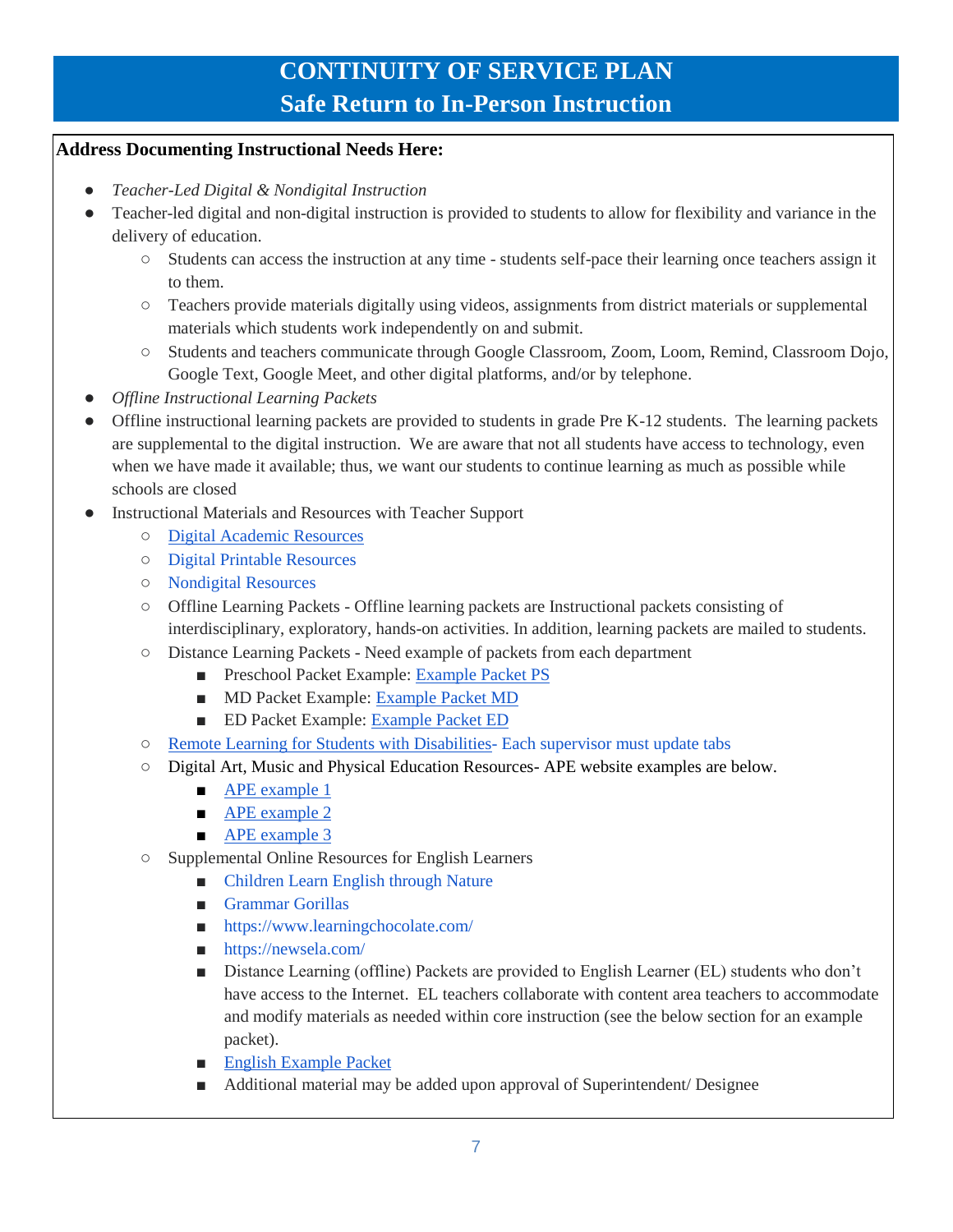| Accommodations for Children with Disabilities with Respect to the Health & Safety Policies.<br>Determine competency, granting credit, & promoting students to a higher grade level |                                                                                                                                                                                                                     |
|------------------------------------------------------------------------------------------------------------------------------------------------------------------------------------|---------------------------------------------------------------------------------------------------------------------------------------------------------------------------------------------------------------------|
| <b>Resource Link(s):</b>                                                                                                                                                           | District & Building Level Educational Considerations & Planning<br><b>Teacher Level Educational Considerations and Planning</b><br><b>Non-Building Based Learning Opportunities</b>                                 |
| <b>Determine</b><br><b>Competency</b>                                                                                                                                              | What will method(s) be used to <b>determine competency</b> for remote learning?<br>Possible/Optional item(s) to consider:<br>Developed and communicated a plan for determining competency (grading and assessments) |

### **Address Determining Competency Here:**

Progress monitoring of IEP Goals. IEP indicates frequency and the method used to report progress: i.e. work samples, observation, checklist, anecdotal records, curriculum-based assessments, portfolios, short-cycle assessments, performance assessments, running records, inventories and rubrics.

In addition to the above items the following are also utilized for grading:

- [Digital Academic Resources](https://docs.google.com/spreadsheets/d/1MQFdINX04TVzidaHVms6tmfwUGiD3UZWy44F0xcZ-K4/edit#gid=1121480961)
- [Digital Printable Resources](https://docs.google.com/spreadsheets/d/1msM91RowEQuL5ANml2WyEEeWKPMJ3tpcXxVCgVbmCOM/edit#gid=0)
- [Nondigital Resources](https://docs.google.com/spreadsheets/d/111sq5HcVajZEYIYk4QZMFJEew9uktXvL5Vqcjkrdl0I/edit#gid=788839967)

| <b>Granting Credit</b> | What will method(s) be used for <b>granting credit</b> for remote learning?                                               |
|------------------------|---------------------------------------------------------------------------------------------------------------------------|
|                        | Possible/Optional item(s) to consider:<br>Developed and communicated a plan for granting credit (grading and assessments) |

#### **Address Granting Credit Here:**

#### **Standards-Based Grading Prek-12**

- The Report Card is based on essential learning standards for each grade. Teachers will continue to provide standards-based learning opportunities for students.
- Students will be assessed on satisfactory achievement toward meeting grade-level expectations during remote learning. Some standards may be left blank because they will not be evaluated during remote learning.
- Students will be given multiple opportunities to work toward improving their progress by participating in remote learning.
- Refer to parent tracker (TCESC uses) for documentation of preferred method of communication with parents.
- Student grading occurs quarterly along with interim reports on progress as specified on the students IEP.
- TCESC [Preschool](https://docs.google.com/document/d/1Ld2xGyJoo33XeM-2dslGDR8NQzjr8ucEEgzo4H37uK4/edit#heading=h.gjdgxs) reporting follows the child assessment process indicated in the attached link. Preschool **Reporting**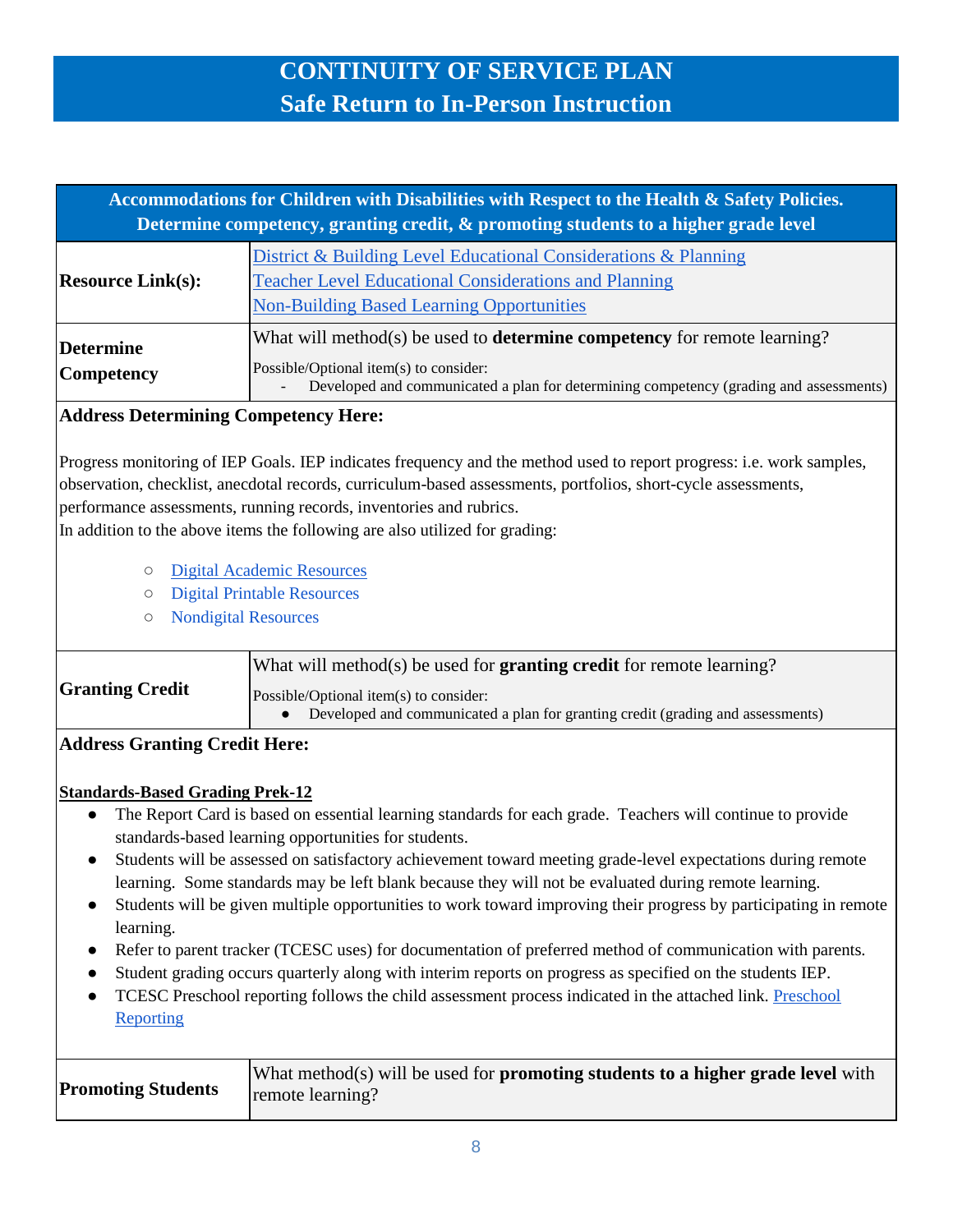Possible/Optional item(s) to consider:

- Developed and communicated a plan for promoting students to higher grade level (grading and assessments)

#### **Address Promoting Students to a Higher Grade Level Here**:

Teachers will play the primary role in making grading decisions regarding student performance. Teachers will consider the totality of the student's performance on the course or grade-level curriculum as it was delivered during the entire school year. Decisions should be made with recognition of the context of the ordered school-building closure.

Teachers and principals should make decisions to promote or retain students while keeping the child's best interest in mind. If, in the judgment of the teacher and program supervisor, a student is prepared, given the student's demonstration of knowledge and skills in the particular context of the ordered school-building closure, to participate successfully in the next higher grade, then the child should be promoted. The general standards for promotion decisions will be discussed jointly between a student's teachers, principals, and parents.

The TCESC Preschool program will continue to implement transition procedures from preschool to kindergarten, as indicated in the attached link. [Preschool Transition](https://docs.google.com/document/d/1hIa36bKE04i9bMZ0IA0T4iqO_wqYzw-3gXehP3KNRQs/edit)

| Accommodations for Children with Disabilities with Respect to the Health & Safety Policies.<br><b>Attendance and participation</b> |                                                                                                                                                                                              |
|------------------------------------------------------------------------------------------------------------------------------------|----------------------------------------------------------------------------------------------------------------------------------------------------------------------------------------------|
| <b>Resource Link(s):</b>                                                                                                           | <b>Communications Planning</b>                                                                                                                                                               |
| <b>Attendance</b><br><b>Requirements</b>                                                                                           | What are your school district's attendance requirements for remote learning?<br>Possible/Optional item(s) to consider:<br>Created a communication and attendance plan for staff and students |

#### **Address Attendance Requirements Here**:

Daily interaction between teacher/student/parent via chrome book log-in as appropriate.

Attendance will be monitoried as required by State Law.

Meetings will be conducted with staff to communicate any updates on student participation. At these weekly meetings, teachers will share updates on instructional practices that occurred during the week as well as any imminent concerns in regards to families/students who need support during the remote learning phase of the educational process. (i.e) food distribution, access to community supports, mental health resources etc.

After three failed attempts to make contact with the student/family, the principal will make contact with appropriate agencies.

|                     | How will your school district document <b>student participation</b> in remote learning |
|---------------------|----------------------------------------------------------------------------------------|
| Participation       | opportunities?                                                                         |
|                     |                                                                                        |
| <b>Requirements</b> | Possible/Optional item(s) to consider:                                                 |
|                     | Created a plan for documenting student participation in remote learning                |
|                     | Communicated the plan with families and other stakeholders                             |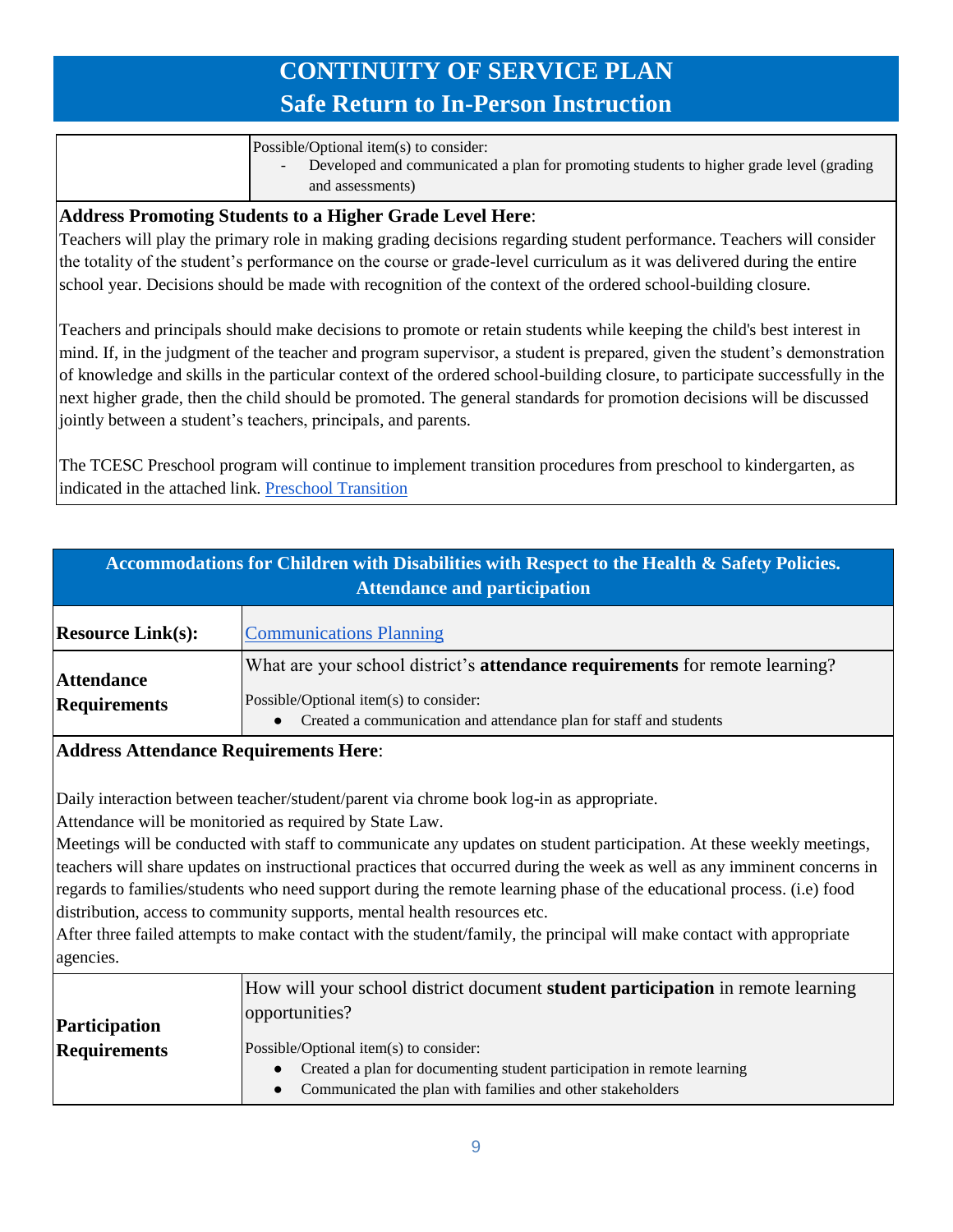### **Address Student Participation Requirements Here**

Instructional staff report directly to their principals the names of students that can not be reached consistently. The principal will involve school district representatives when needed.

TCESC consortium classrooms utilize resources established through partnerships in the school districts where classrooms are located. Students and families are given information identified through these services. TCESC preschool programs continue to provide services in collaboration with stakeholders identified in the inter-agency agreement. [Interagency](https://docs.google.com/document/d/1foPSYlYnnOxW1Udl5dYAQueyZkmNMXBRTVPovZRb1PU/edit?ts=5f0dd072)  [Agreement.](https://docs.google.com/document/d/1foPSYlYnnOxW1Udl5dYAQueyZkmNMXBRTVPovZRb1PU/edit?ts=5f0dd072)

The TCESC ED department will continue partnerships with the local Trumbull County Mental Health Board. The TCESC MD department will continue a partnership with the Trumbull County Board of Developmental Disabilities per transition opportunities for students.

Education is everyone's business. This is even more true in a crisis. We are grateful for the many community partners, behavioral health experts, churches, 501-3c organizations, parents groups, and other organizations that have supported our students and families throughout this school closure.

#### **Community Partnerships**

- Bristol will continue to distribute ongoing information to local agency outreach support. (United Way, Community outreach programs)
- **Behavior Health Supports**
- The district recognizes the importance of consistent and continued care for our students who access our school-based mental health services; therefore, we have contacted each of our mental health partners, continuing to provide access to mental health services.
- Parents are informed that any specific questions or concerns should be directed to your student's therapist and treatment provider. All agencies have options for home visits (as appropriate) or telephone sessions.
- Administrators, teachers, and school psychologists reach out to families to ensure they have open lines of communication during the closure and to make alternative plans if necessary. Our staff will be monitoring emails and reaching out to our school families in need.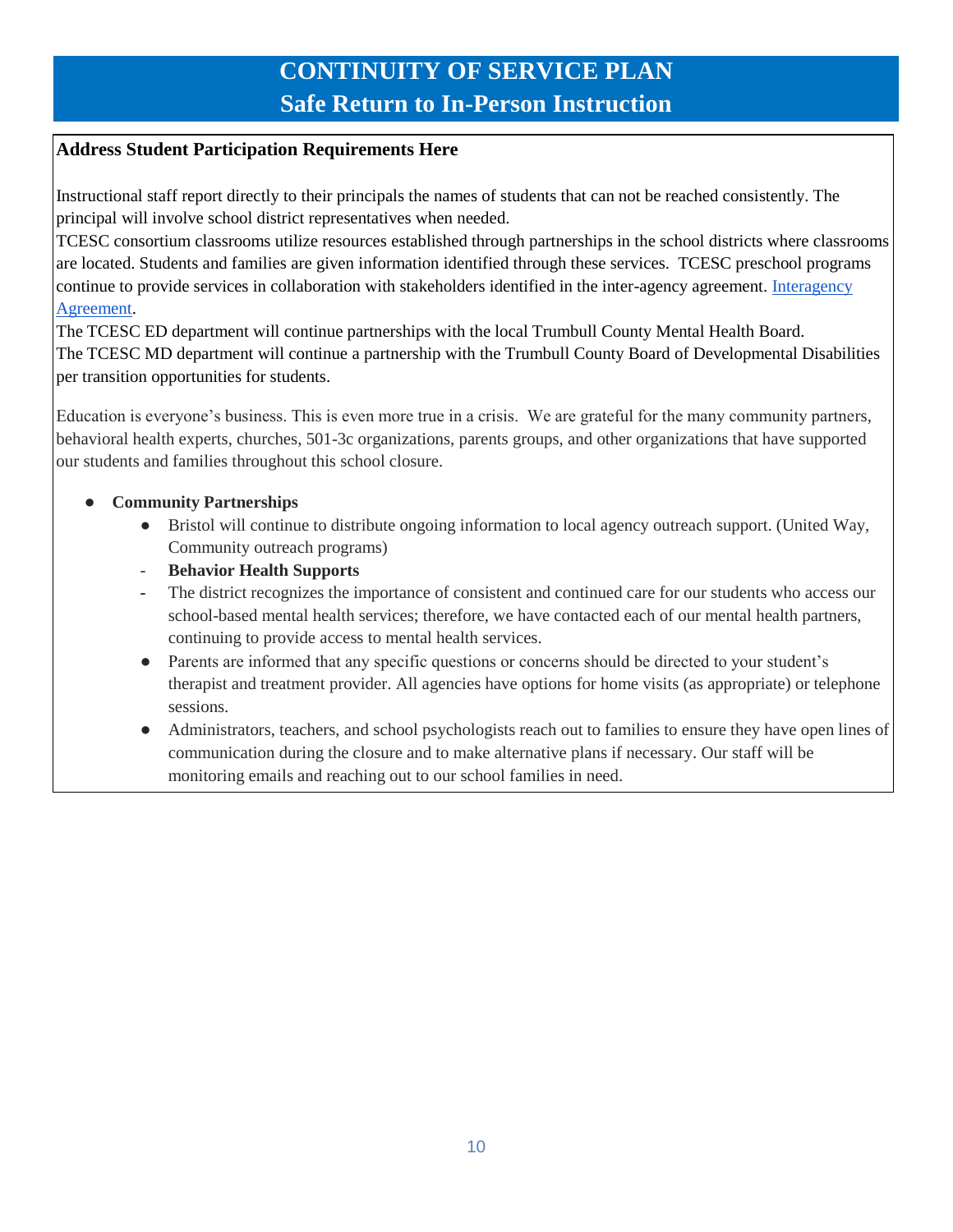| Accommodations for Children with Disabilities with Respect to the Health & Safety Policies. |                                                                                                                                                                                                                |
|---------------------------------------------------------------------------------------------|----------------------------------------------------------------------------------------------------------------------------------------------------------------------------------------------------------------|
| <b>Progress monitoring</b>                                                                  |                                                                                                                                                                                                                |
| <b>Resource Link(s):</b>                                                                    | <b>Exceptional and At-Risk Youth</b>                                                                                                                                                                           |
| <b>Progress Monitoring</b>                                                                  | How will your school district <b>progress monitor</b> student progress with remote<br>learning?<br>Possible/Optional item(s) to consider:<br>Developed a Plan to monitor student progress with remote learning |

#### **Address Monitoring Student Progress Here:**

Bristol Local SD ensures that students with disabilities receive educational services closest to the manners prescribed within their Individualized Education Programs (IEPs). Therefore, our personnel are collaboratively working together during this time to find ways to continue to serve and educate students with disabilities.

- Ohio Department of Education [Consideration for Students with Disabilities during Ohio School Closure](http://education.ohio.gov/Topics/Student-Supports/Coronavirus/Considerations-for-Students-with-Disabilities-Duri)
- Efforts are made to provide specialized services to students with disabilities during the time of the school closure. Bristol will make a reasonable faith effort to consider the exact nature and duration of the services provided during this period on a case-by-case basis depending on the needs of the individual students.
- Special education guidance is provided to all special education staff through meetings regarding ETR and IEP meetings during school closure.
- Special Education staff make available assistive technology for students with disabilities when applicable.
- Text to speech and/or speech to text software for students with learning needs applicable.
- Audiobooks, digital books (Audible has corporate account options) when applicable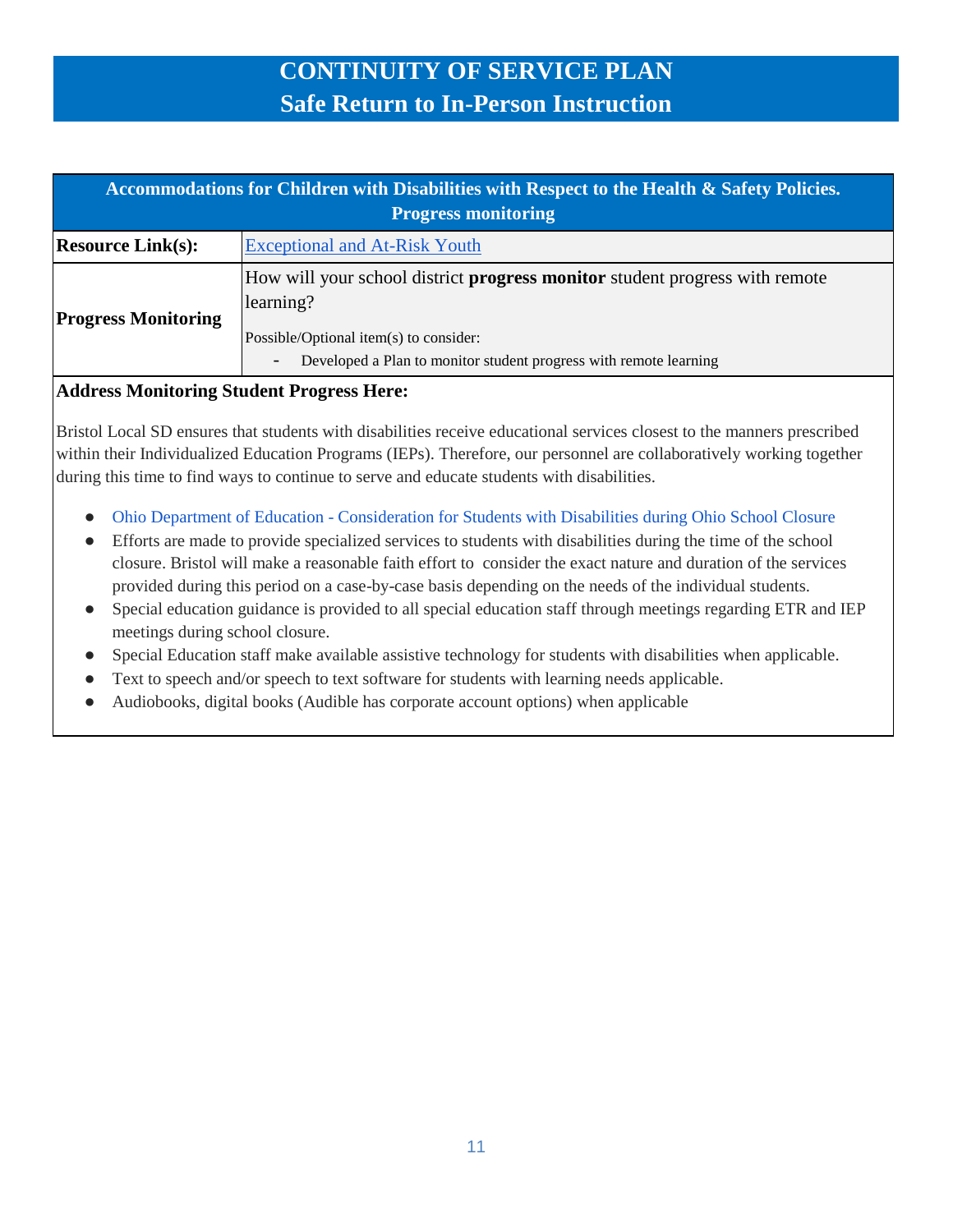| Accommodations for Children with Disabilities with Respect to the Health & Safety Policies.<br><b>Equitable access</b> |                                                                                                                                                                                                                                                                                             |
|------------------------------------------------------------------------------------------------------------------------|---------------------------------------------------------------------------------------------------------------------------------------------------------------------------------------------------------------------------------------------------------------------------------------------|
| <b>Resource Link(s):</b>                                                                                               | <b>Technology Needs</b><br>Data Use: Gathering Stakeholder Input                                                                                                                                                                                                                            |
| <b>Equitable Access</b>                                                                                                | What is your school district's plan to ensure <b>equitable access</b> to quality instruction<br>through remote learning?<br>Possible/Optional item(s) to consider:<br>Parent/Student surveys have been reviewed<br>$\bullet$<br>Technology Plan has been created to ensure equitable access |

#### **Address Equitable Access to Quality Instruction Here**:

- **Mobile Student-Centered Computing - Providing Access for All Students**
- All learners will have access to technology in a one-to-one computing environment. Our goal is to distribute as many devices as possible to support our students.
	- 1:1 devices are assigned on loan to each student to take home
		- For students who needed technology devices, they were loaned a Chromebook to use while at home.

A technology plan has been developed through Bristol Local SD to ensure each student has access to technology and a device. The device and access will be provided by the school district or through a cooperative plan developed by TCESC.

To develop the technology plan, parent input was gathered and reviewed.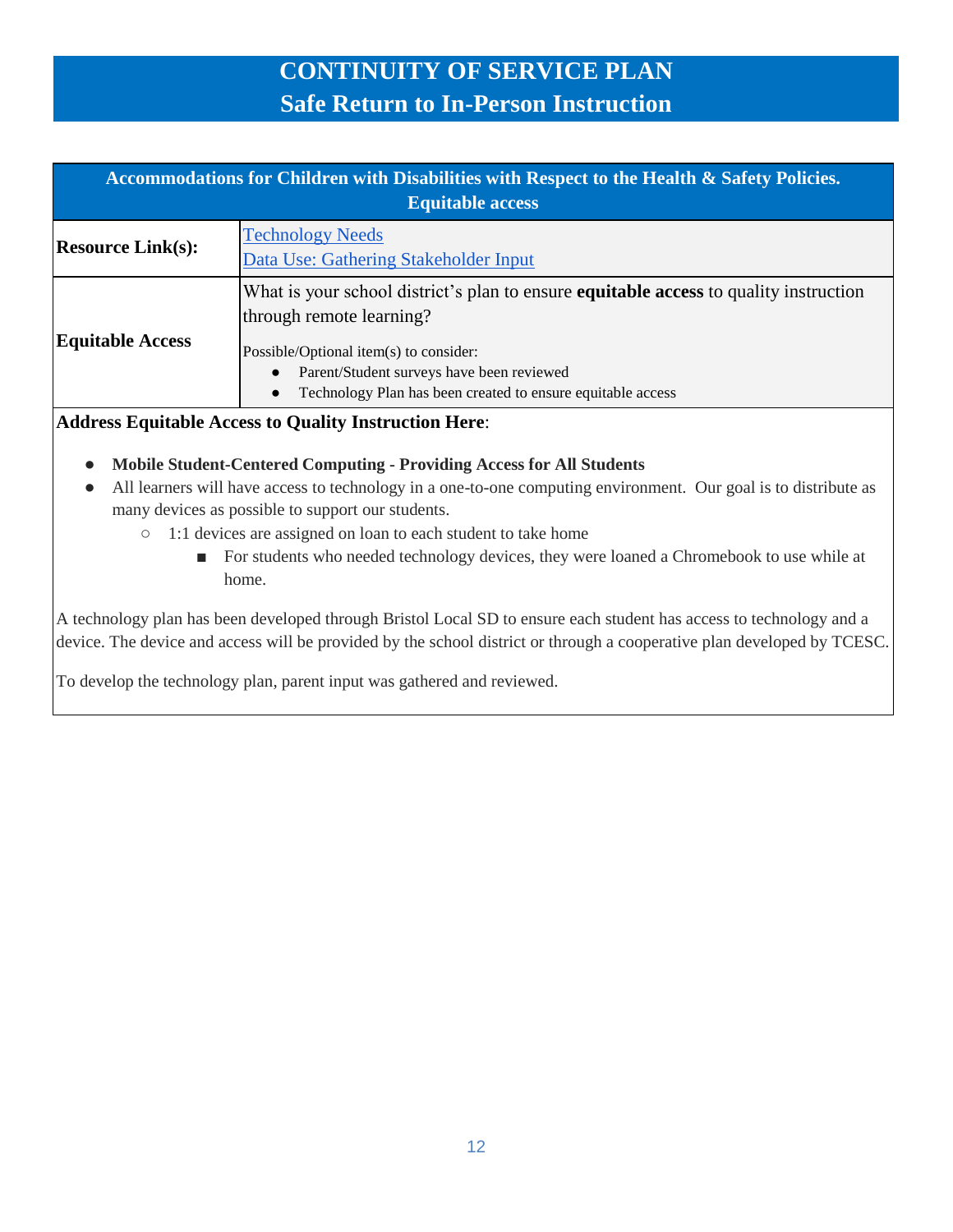| Accommodations for Children with Disabilities with Respect to the Health & Safety Policies.<br><b>Professional learning</b> |                                                                                                                                                                                                                                                                                                                                                    |
|-----------------------------------------------------------------------------------------------------------------------------|----------------------------------------------------------------------------------------------------------------------------------------------------------------------------------------------------------------------------------------------------------------------------------------------------------------------------------------------------|
| <b>Resource Link(s):</b>                                                                                                    | <b>Professional Learning Needs</b>                                                                                                                                                                                                                                                                                                                 |
| <b>Professional Learning</b>                                                                                                | What <b>professional development</b> activities will be offered to your school district's<br>teachers to ensure remote learning is successful?<br>Possible/Optional item(s) to consider:<br>Created and communicated a Professional Learning plan that includes professional<br>$\bullet$<br>development to help teachers enhance remote learning. |
| <b>Address Professional Learning/Development Here:</b><br>$\Box$                                                            |                                                                                                                                                                                                                                                                                                                                                    |

Professional development is done through the TCESC curriculum and instruction department on the following: zoom,and all google platforms.

Opportunities to participate in online professional development relevant to specific programs are shared among department staff.

TCESC Preschool staff is made aware of Ohio approved Step Up To Quality professional development.